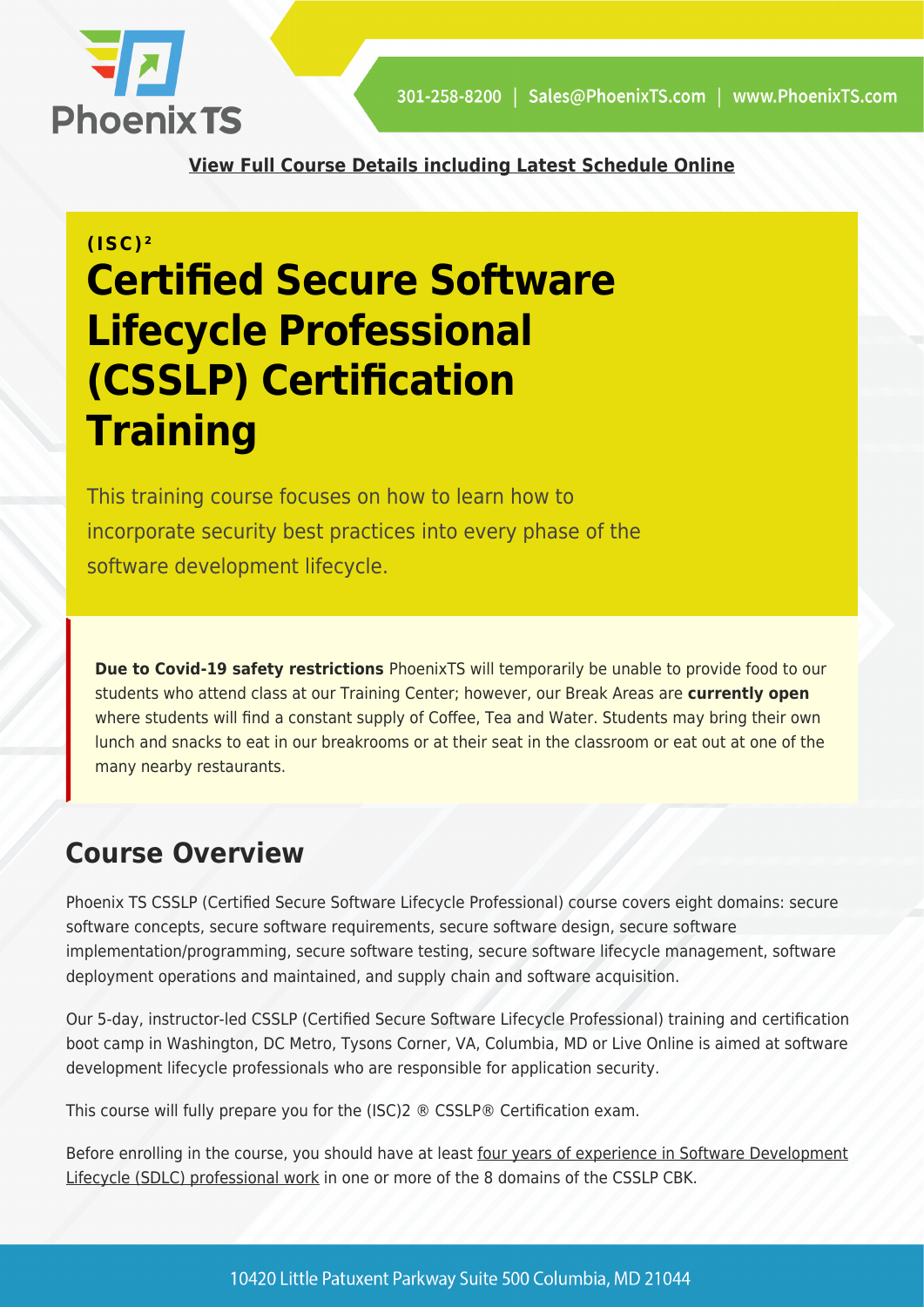

## **Schedule**

| <b>DATE</b>                                       | <b>LOCATION</b>                   |                   |
|---------------------------------------------------|-----------------------------------|-------------------|
| 7/25/22 - 7/29/22 (5 days)<br>8:30AM - 4:30PM     | <b>Tysons Corner, VA</b><br>Open  | Contact Us        |
| 7/25/22 - 7/29/22 (5 days)<br>8:30AM - 4:30PM     | <b>Live Online</b><br>Open        | Contact Us        |
| 7/25/22 - 7/29/22 (5 days)<br>8:30AM - 4:30PM     | Columbia, MD<br>Open              | Contact Us        |
| 10/03/22 - 10/07/22 (5 days)<br>8:30AM - 4:30PM   | <b>Tysons Corner, VA</b><br>Open  | Contact Us        |
| $10/10/22 - 10/14/22$ (5 days)<br>8:30AM - 4:30PM | <b>Live Online</b><br>Open        | Contact Us        |
| 10/10/22 - 10/14/22 (5 days)<br>8:30AM - 4:30PM   | Columbia, MD<br>Open              | Contact Us        |
| $1/02/23 - 1/06/23$ (5 days)<br>8:30AM - 4:30PM   | <b>Tysons Corner, VA</b><br>Open  | Contact Us        |
| $1/02/23 - 1/06/23$ (5 days)<br>8:30AM - 4:30PM   | Columbia, MD<br><b>Open</b>       | Contact Us        |
| $1/09/23 - 1/13/23$ (5 days)<br>8:30AM - 4:30PM   | <b>Live Online</b><br>Open        | Contact Us        |
| 4/03/23 - 4/07/23 (5 days)<br>8:30AM - 4:30PM     | <b>Tysons Corner, VA</b><br> Open | Contact Us        |
| $4/10/23 - 4/14/23$ (5 days)<br>8:30AM - 4:30PM   | Columbia, MD<br>Open              | Contact Us        |
| 4/10/23 - 4/14/23 (5 days)<br>8:30AM - 4:30PM     | <b>Live Online</b><br><b>Open</b> | Contact Us        |
| 7/10/23 - 7/14/23 (5 days)<br>8:30AM - 4:30PM     | <b>Tysons Corner, VA</b><br>Open  | Contact Us        |
| 7/17/23 - 7/21/23 (5 days)<br>8:30AM - 4:30PM     | Columbia, MD<br>Open              | Contact Us        |
| 7/17/23 - 7/21/23 (5 days)<br>8:30AM - 4:30PM     | <b>Live Online</b><br>Open        | <b>Contact Us</b> |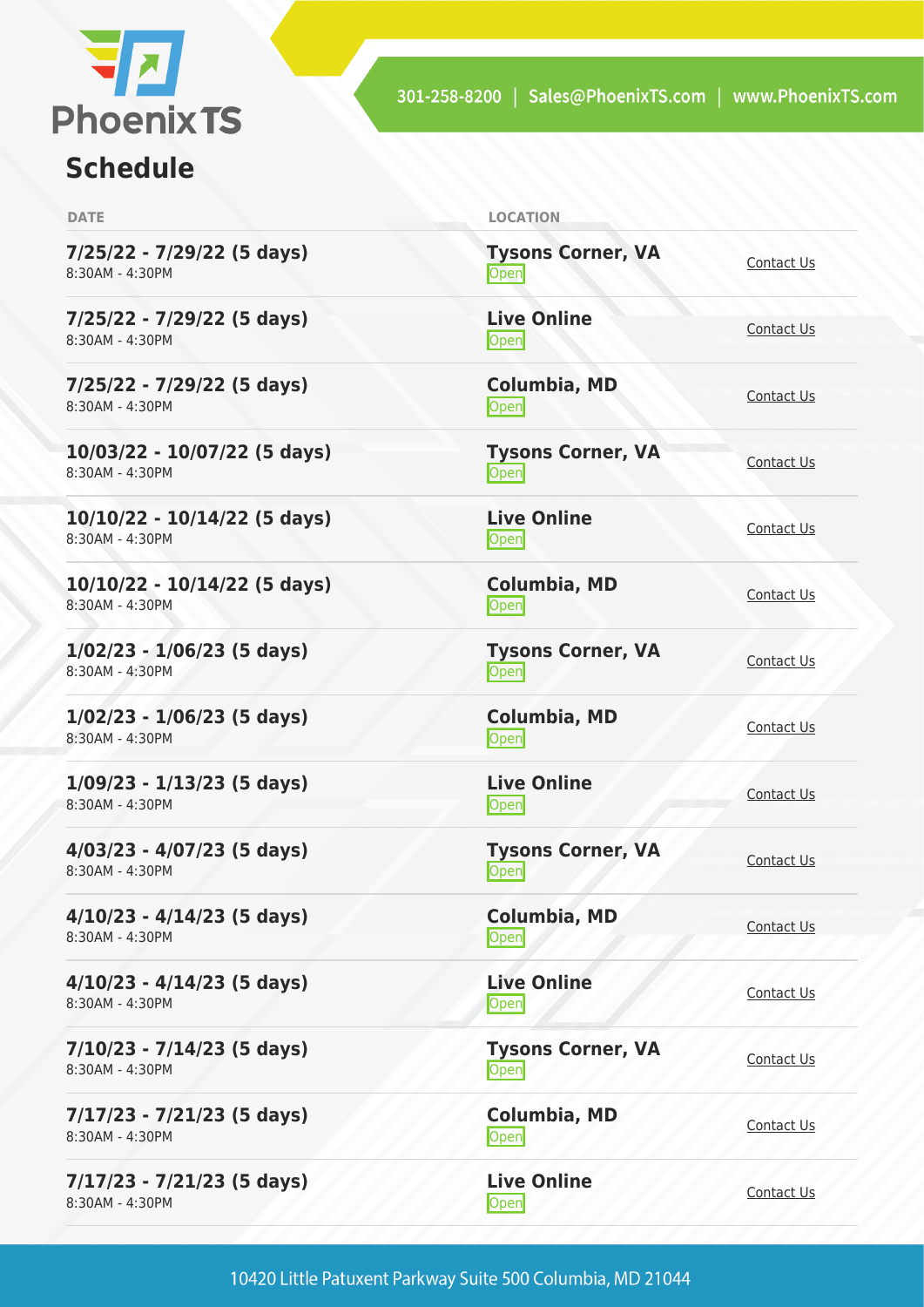

**Open** [Contact Us](https://phoenixts.com/schedule/more-info/?class=28335)

[Contact Us](https://phoenixts.com/schedule/more-info/?class=28339)

<u>[Contact Us](https://phoenixts.com/schedule/more-info/?class=28343)</u>

**Tysons Corner, VA**

**Columbia, MD**

**Live Online**

**DATE LOCATION**

**10/02/23 - 10/06/23 (5 days)** 8:30AM - 4:30PM

**10/09/23 - 10/13/23 (5 days)** 8:30AM - 4:30PM

**10/09/23 - 10/13/23 (5 days)** 8:30AM - 4:30PM

## **Course Outline**

#### **Secure Software Concepts**

- General security concepts
- Risk management
- Security policies and regulations
- Software development methodologies

#### **Secure Software Requirements**

- Policy decomposition
- Data classification and categorization
- Requirements

#### **Secure Software Design**

- Design processes
- Design considerations
- Securing commonly used architecture
- Technologies

#### **Secure Software Implementation/Coding**

- Common software vulnerabilities and countermeasures
- Defensive coding practices
- Secure software coding operations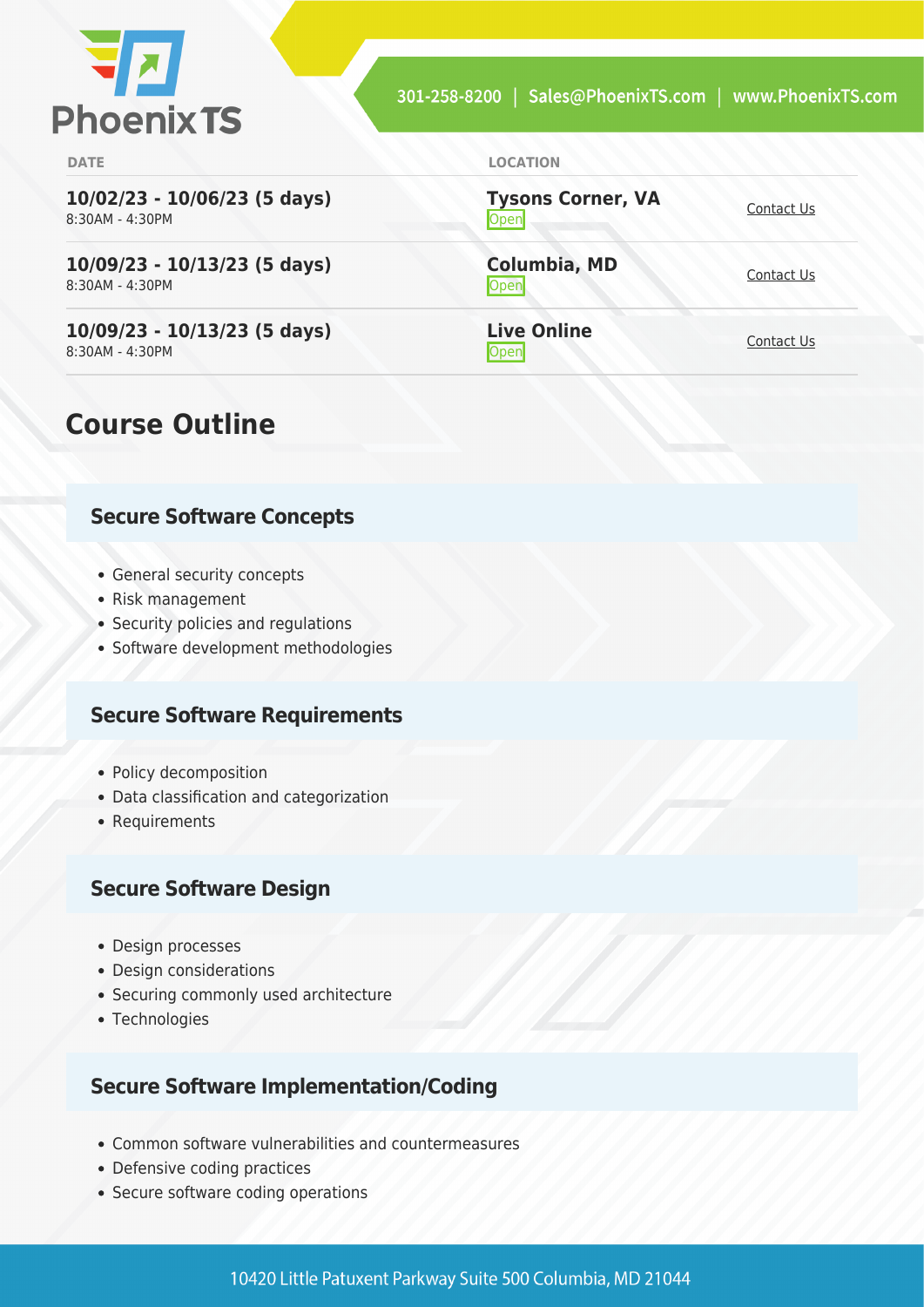

#### **Secure Software Testing**

- Security quality assurance testing
- Security testing

#### **Secure Lifecycle Management**

Secure lifecycle management

#### **Secure Software Installation, Deployment, Operations Maintenance, and Disposal**

- Secure software installation and deployment
- Secure software operations and maintenance
- Supply chain and software acquisition

## **Exam Information**

#### **CSSLP Certification Exam Details:**

In order to take the CSSLP certification exam, candidates must register with  $(ISC)^2$ .

- Number of questions: 175
- Passing score: 700 points or greater
- Test duration: 4 Hours
- Test format: Multiple choice
- Test delivery: Pearson Vue

#### **CSSLP Certification Exam Domains:**

- 1. Secure Software Concepts
- 2. Secure Software Requirements
- 3. Secure Software Design
- 4. Secure Software Implementation/Coding
- 5. Secure Software Testing
- 6. Software Acceptance
- 7. Software Deployment, Operations, Maintenance and Disposal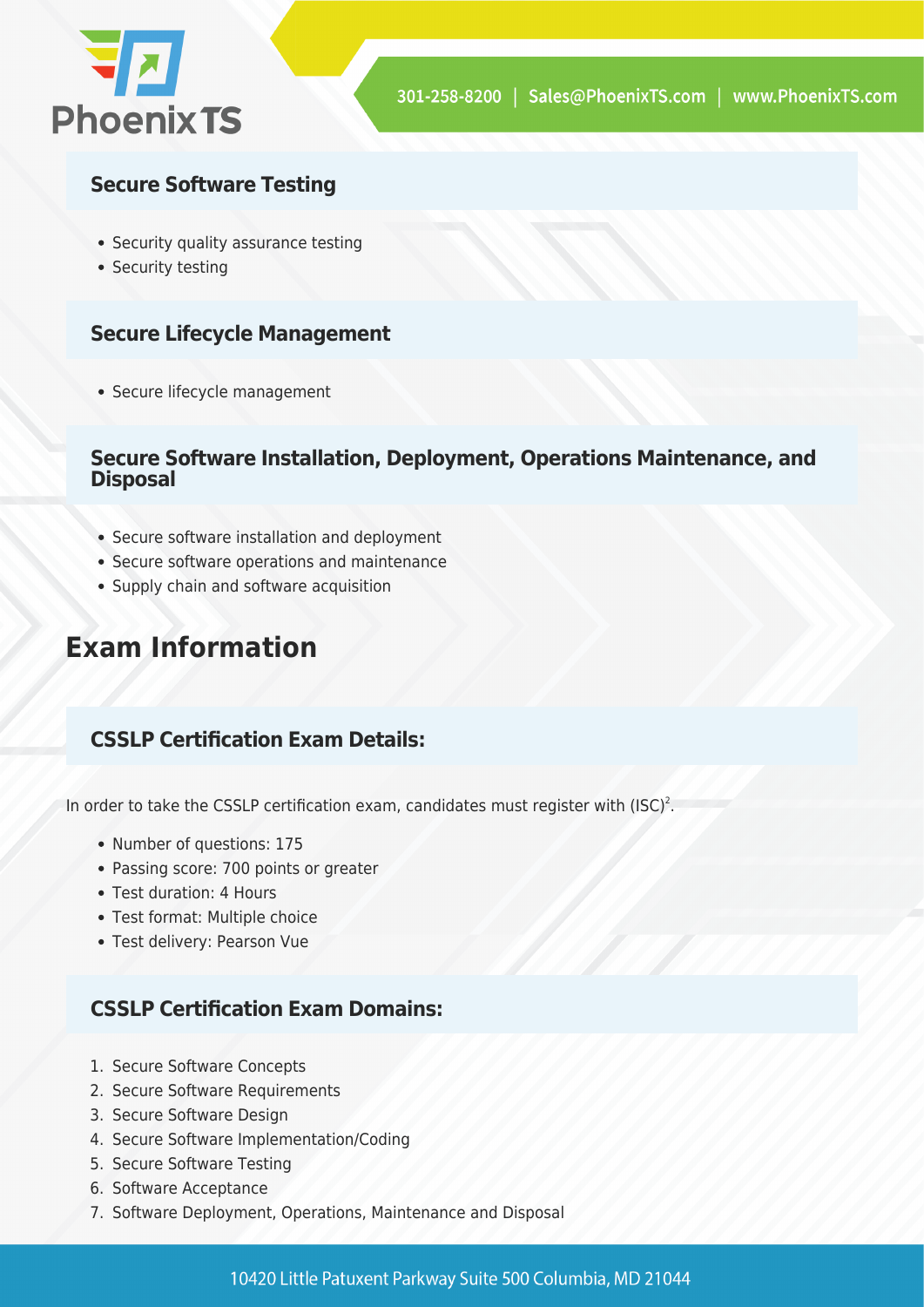

8. Supply Chain and Software Acquisition

## **CSSLP Certification Training FAQs**

### **What is the average salary for a CSSLP?**

According to payscale.com, the average salary for a professional with a CSSLP Certification earns \$107,000 annually.

### **Who should take CSSLP Certification Training?**

This course is ideal for software architects, engineers, developers and procurement analysts, as well as, application security specialists, software program managers, quality assurance testers and penetration testers.

### **What is the CSSLP Certification**

The CSSLP certification validates that the certified professional has the expertise to include the best security practices, auditing, and authorization into each phase of the Software Development Lifecycle (SDLC). You can learn more about in our blog post [What Is The CSSLP Certification?](https://phoenixts.com/2018/01/13/what-is-csslp-certification/)

**Due to Covid-19 safety restrictions** PhoenixTS will temporarily be unable to provide food to our students who attend class at our Training Center; however, our Break Areas are **currently open** where students will find a constant supply of Coffee, Tea and Water. Students may bring their own lunch and snacks to eat in our breakrooms or at their seat in the classroom or eat out at one of the many nearby restaurants.